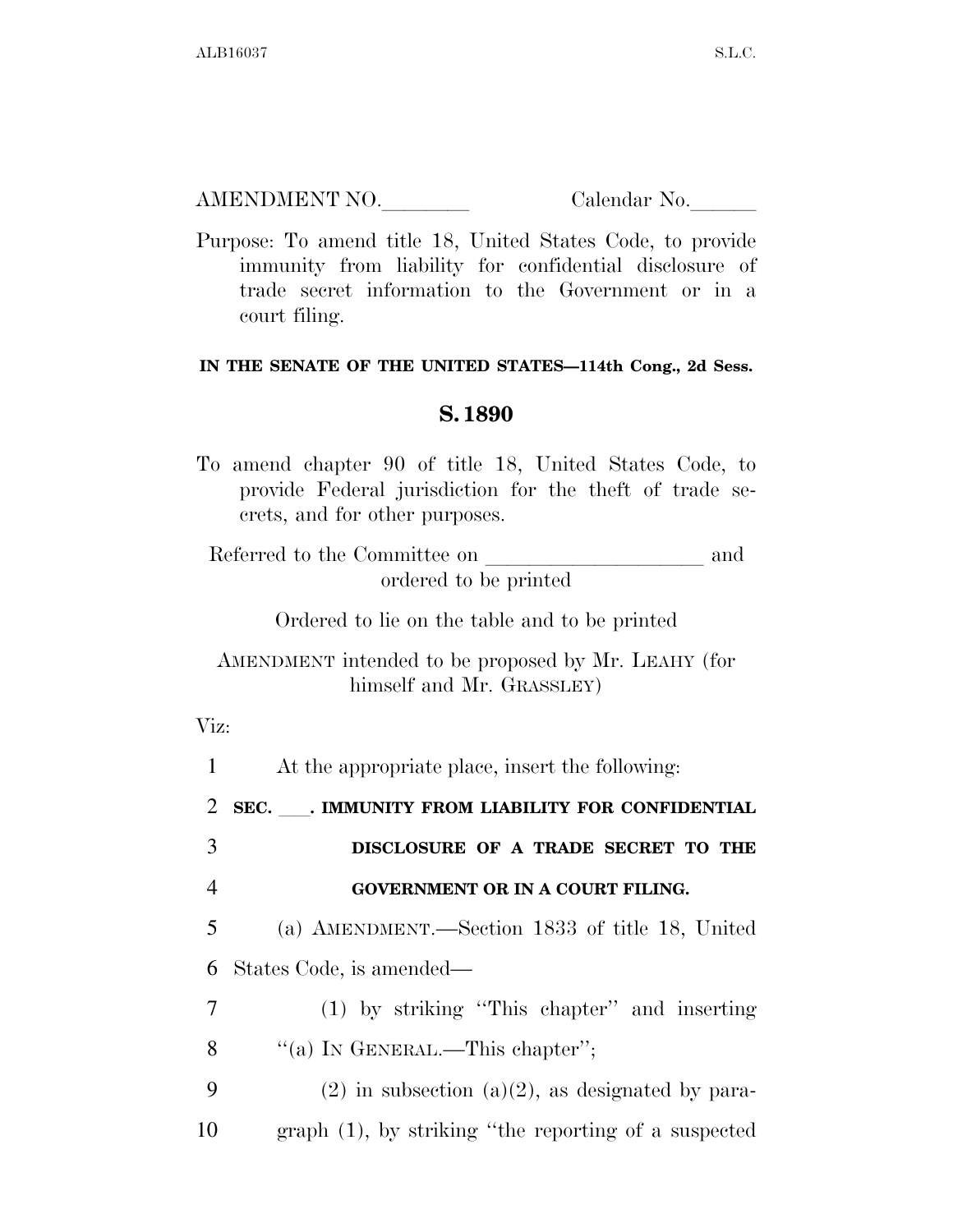| $\mathbf{1}$   | violation of law to any governmental entity of the       |
|----------------|----------------------------------------------------------|
| $\overline{2}$ | United States, a State, or a political subdivision of    |
| 3              | a State, if such entity has lawful authority with re-    |
| 4              | spect to that violation" and inserting "the disclosure   |
| 5              | of a trade secret in accordance with subsection $(b)$ "; |
| 6              | and                                                      |
| 7              | $(3)$ by adding at the end the following:                |
| 8              | "(b) IMMUNITY FROM LIABILITY FOR CONFIDENTIAL            |
| 9              | DISCLOSURE OF A TRADE SECRET TO THE GOVERNMENT           |
| 10             | OR IN A COURT FILING.—                                   |
| 11             | "(1) IMMUNITY.—An individual shall not be                |
| 12             | held criminally or civilly liable under any Federal or   |
| 13             | State trade secret law for the disclosure of a trade     |
| 14             | secret that—                                             |
| 15             | $\lq\lq$ is made—                                        |
| 16             | "(i) in confidence to a Federal, State,                  |
| 17             | or local government official, either directly            |
| 18             | or indirectly, or to an attorney; and                    |
| 19             | "(ii) solely for the purpose of report-                  |
| 20             | ing or investigating a suspected violation of            |
| 21             | law; or                                                  |
| 22             | $\lq\lq (B)$ is made in a complaint or other docu-       |
| 23             | ment filed in a lawsuit or other proceeding, if          |
| 24             | such filing is made under seal.                          |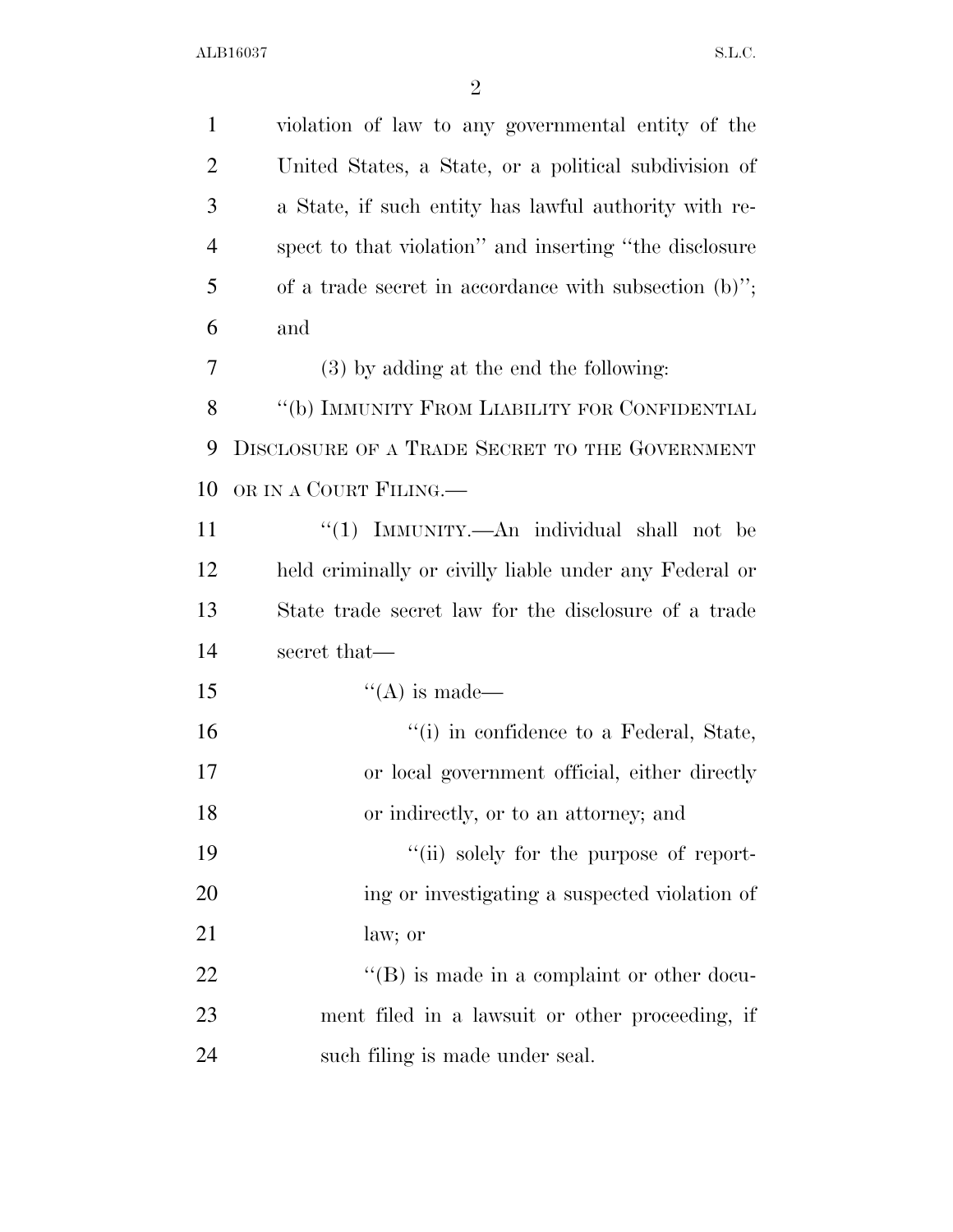| $\mathbf{1}$   | "(2) USE OF TRADE SECRET INFORMATION IN                |
|----------------|--------------------------------------------------------|
| $\overline{2}$ | ANTI-RETALIATION LAWSUIT. An individual who            |
| 3              | files a lawsuit for retaliation by an employer for re- |
| $\overline{4}$ | porting a suspected violation of law may disclose the  |
| 5              | trade secret to the attorney of the individual and use |
| 6              | the trade secret information in the court proceeding,  |
| 7              | if the individual—                                     |
| 8              | $\lq\lq$ files any document containing the             |
| 9              | trade secret under seal; and                           |
| 10             | $\lq\lq (B)$ does not disclose the trade secret, ex-   |
| 11             | cept pursuant to court order.                          |
| 12             | $``(3)$ NOTICE.—                                       |
| 13             | "(A) IN GENERAL.—An employer shall                     |
| 14             | provide notice of the immunity set forth in this       |
| 15             | subsection in any contract or agreement with           |
| 16             | an employee that governs the use of a trade se-        |
| 17             | eret or other confidential information.                |
| 18             | "(B) POLICY DOCUMENT.—An employer                      |
| 19             | shall be considered to be in compliance with the       |
| 20             | notice requirement in subparagraph (A) if the          |
| 21             | employer provides a cross-reference to a policy        |
| 22             | document provided to the employee that sets            |
| 23             | forth the employer's reporting policy for a sus-       |
| 24             | pected violation of law.                               |